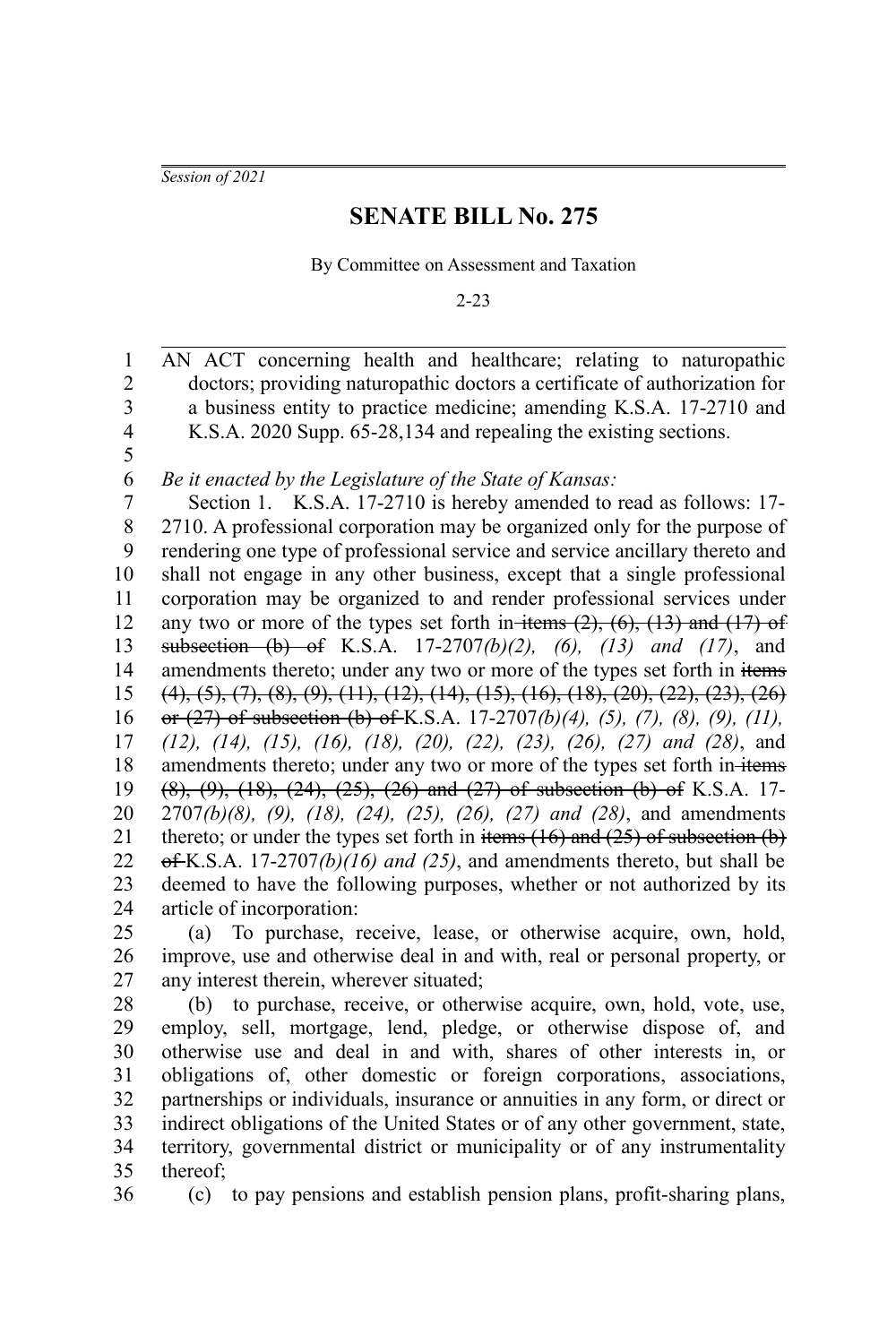stock bonus plans, stock option plans and other incentive plans for any or all of its directors, officers and employees; 1 2

(d) to do all things necessary or incidental to the practice of the profession which *that* the professional corporation is authorized to practice. 3 4 5

Sec. 2. K.S.A. 2020 Supp. 65-28,134 is hereby amended to read as follows: 65-28,134. (a) Notwithstanding any other provision of law, a business entity issued a certificate of authorization by the board may employ or contract with one or more licensees of the board for the purpose of providing professional services for which such licensees hold a valid license issued by the board. Nothing in the Kansas healing arts act shall be construed to prohibit a licensee from being employed by or under contract to provide professional services for a business entity granted a certificate of authorization pursuant to this section. Medical care facilities, as defined by K.S.A. 65-425, and amendments thereto, that are in compliance with department of health and environment licensure requirements are exempt from the provisions of this section. Nothing contained herein shall be construed to allow a corporation to practice optometry or dentistry, except as otherwise provided in K.S.A. 17-2706, and amendments thereto. 6 7 8 9 10 11 12 13 14 15 16 17 18 19

(b) (1) A business entity may apply to the state board of healing arts for a certificate of authorization, on a form and in a manner prescribed by the state board of healing arts, and shall include the following information: 20 21 22

23

(A) The name of the business entity;

(B) a list of the names of the owners and officers of the business entity; 24 25

(C) a description of the apportionment of liability of all partners or owners, if the business entity is organized as a limited partnership or a limited liability company; 26 27 28

(D) a list of each responsible official if the business entity is organized as a governmental unit; and 29 30

(E) a list of all licensed physicians and*,* chiropractors *and naturopathic doctors* to be hired by the business entity. 31 32

(2) As a condition of certification, a business entity shall be required to provide the state board of healing arts evidence of the following: 33 34

35 36 (A) The address of the business entity; (B) a city or county occupational license; and

(C) licensure of all physicians and*,* chiropractors *and naturopathic doctors* to be employed by the business entity. 37 38

(3) A business entity applying for certification shall remit a fee set by the state board of healing arts through rules and regulations, not to exceed \$1,000. 39 40 41

(c) (1) If the state board of healing arts finds that such business entity is in compliance with all of the requirements of this section, the state board 42 43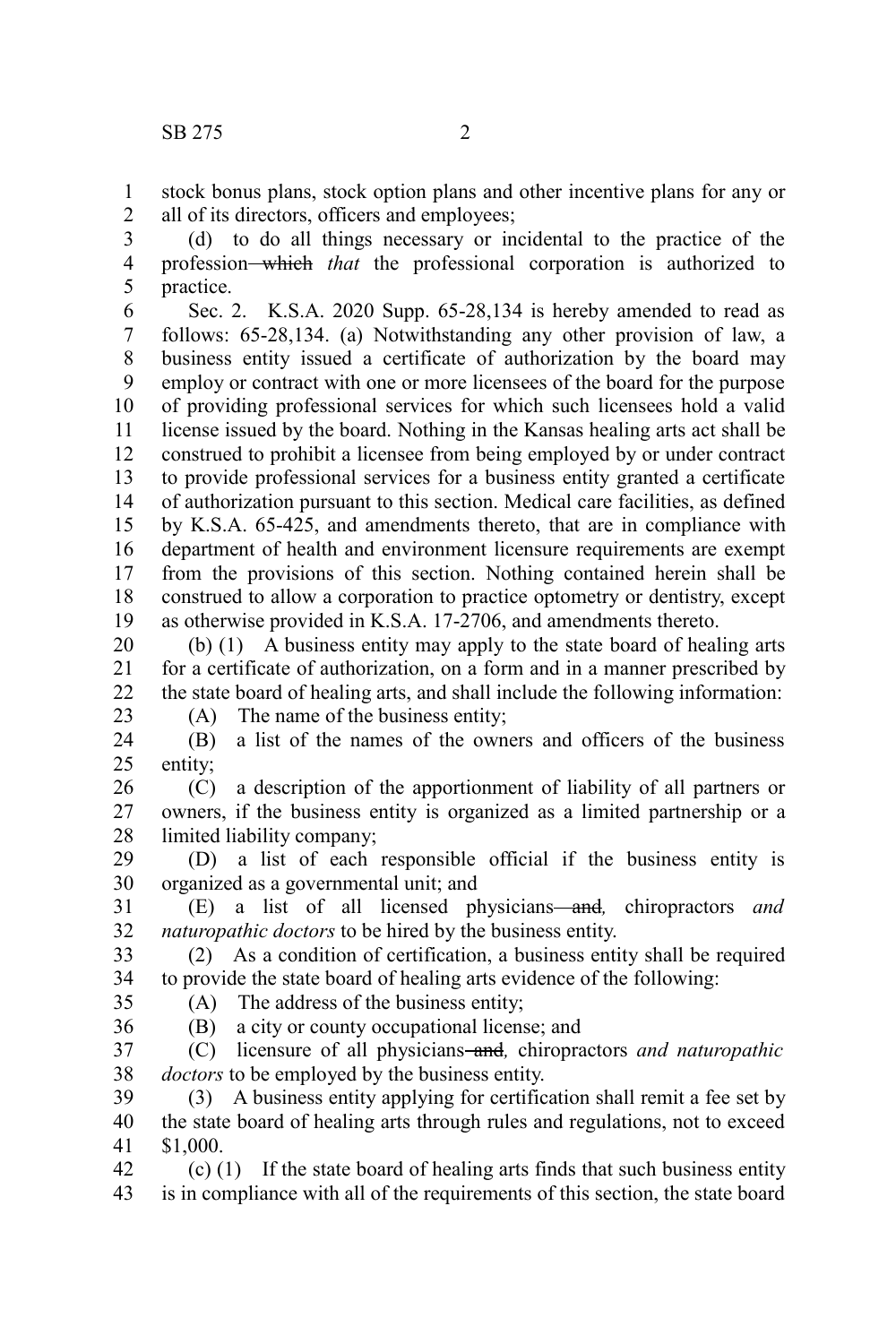of healing arts shall issue a certificate of authorization to such business entity designating the business entity as authorized to employ individuals licensed to practice medicine and surgery-or, chiropractic *or naturopathy*, as applicable. 1 2 3 4

(2) A certificate of authorization shall be renewed annually and accompanied by a fee to be fixed by the state board of healing arts. The renewal fee shall be accompanied by a form prescribed by the state board of healing arts. 5 6 7 8

(d) Except as provided in K.S.A. 40-3403, and amendments thereto, no business entity issued a certificate of authorization under this section shall be relieved of responsibility for the conduct or acts of its agents or employees by reason of its compliance with the provisions of this section, nor shall any individual licensed to practice the healing arts be relieved of responsibility and liability for services performed by reason of employment or relationship with such business entity. Nothing in this section shall exempt any business entity from the provisions of any other law applicable to the business entity. 9 10 11 12 13 14 15 16 17

(e) A business entity issued a certificate of authorization under this section shall not: 18 19

(1) In any manner, directly or indirectly, interfere with, diminish, restrict, substitute its judgment for or otherwise exercise control over the independent professional judgment and decisions of its employed licensees as it relates to the care of patients; or 20 21 22 23

(2) prohibit or restrict any employed licensee from discussing with or disclosing to any patient or other individual any medically appropriate healthcare information that such licensee deems appropriate regarding the nature of treatment options, the risks or alternatives thereto, the process used or the decision made by the business entity to approve or deny healthcare services, the availability of alternate therapies, consultations or tests, or from advocating on behalf of the patient. 24 25 26 27 28 29 30

31

(f) As used in this section:

(1) (A) "Business entity" means an employer located in Kansas that utilizes electronic medical records and offers medicine and surgery-or, chiropractic *or naturopathy* services solely for its employees and the dependents of such employees at the employer's work site; an organization that is licensed to sell accident and sickness insurance in the state that is also a mutual or non-profit health carrier that utilizes electronic medical records, or a wholly owned subsidiary of such organization that provides medical services solely for the organization's enrollees and dependents of such enrollees; or an information technology company that designs, utilizes and provides electronic medical records for businesses and worksite medical clinics for employers located in Kansas and offers medicine and surgery or, chiropractic *or naturopathy* services solely to its 32 33 34 35 36 37 38 39 40 41 42 43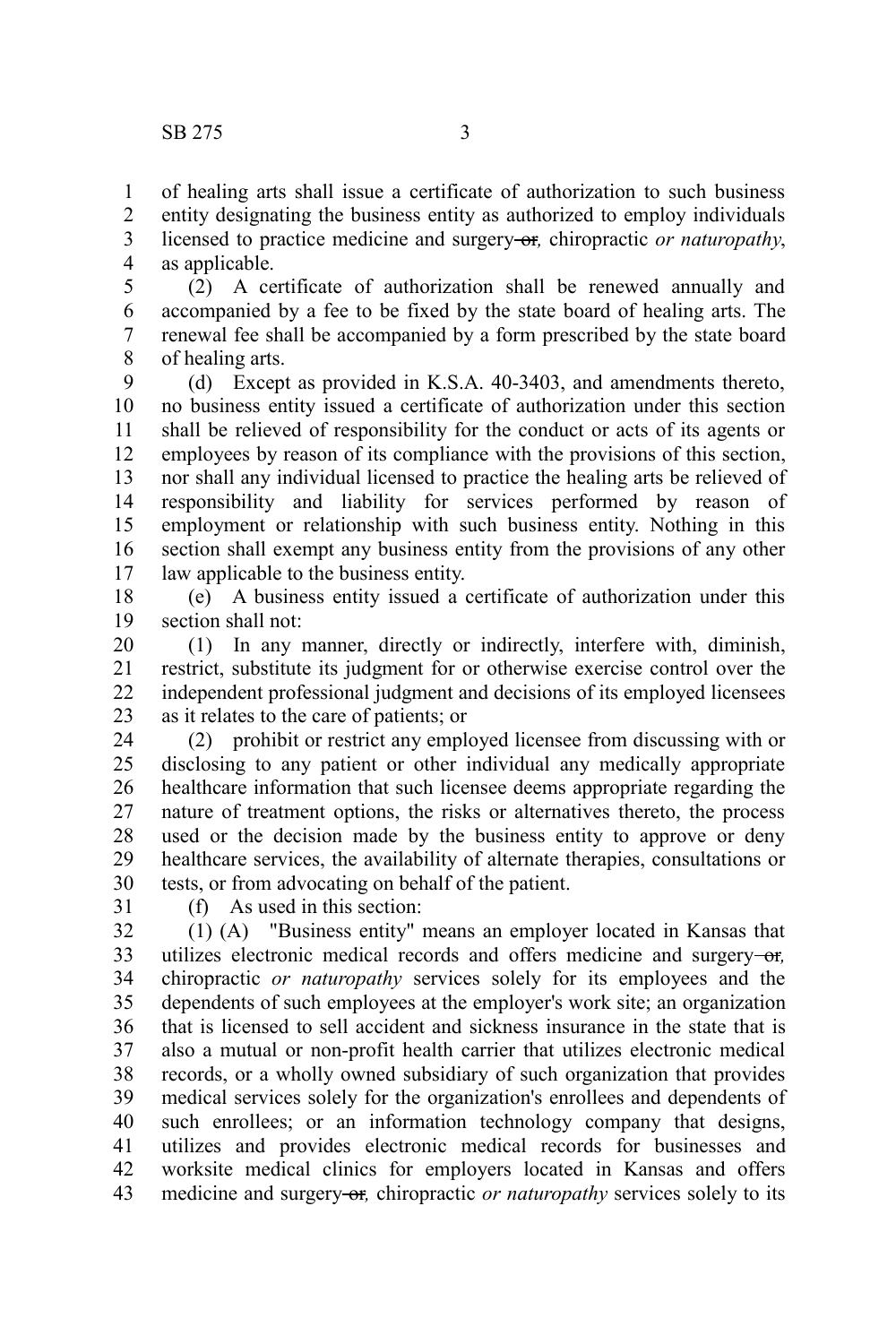1 2 employees and the dependents of such employees at the employer's work sites in Kansas.

(B) "Business entity" does not include medical care facilities under K.S.A. 65-425, and amendments thereto, corporations licensed under K.S.A. 40-3214, and amendments thereto, and professional corporations organized pursuant to the professional corporation law of Kansas. 3 4 5 6

(2) "Physician" means a person licensed by the state board of healing arts to practice medicine and surgery. 7 8

(3) "Licensee" means a person licensed by the state board of healing arts to practice medicine and surgery-or, chiropractic *or naturopathy* and whose license is in a full active status and has not been revoked. suspended, limited or placed under probationary conditions. 9 10 11 12

(g) A business entity's certificate of authorization may be revoked, suspended or limited, may be publicly censured or placed under probationary conditions, or an application for a certificate or for reinstatement of a certificate may be denied upon a finding of the existence of any of the following grounds: 13 14 15 16 17

(1) The business entity has committed fraud or misrepresentation in applying for or securing an original, renewal or reinstated certificate. 18 19

(2) The business entity has willfully or repeatedly violated this act, the pharmacy act of the state of Kansas or the uniform controlled substances act or any rules and regulations adopted pursuant thereto, or any rules and regulations of the secretary of health and environment that are relevant to the practice of the healing arts. 20 21 22 23 24

(3) The business entity has had a certificate, or equivalent authorization, to employ licensees to practice the healing arts revoked, suspended or limited, has been censured or has had other disciplinary action taken or has had an application for a certificate or license denied, by the proper licensing authority of another state. 25 26 27 28 29

(4) The business entity has violated any lawful rule and regulation promulgated by the board. 30 31

(5) The business entity has failed to report or reveal the knowledge required to be reported or revealed under K.S.A. 65-28,122, and amendments thereto. 32 33 34

(6) The business entity has failed to report to the board any adverse action taken against the business entity by another state or licensing jurisdiction, a governmental agency, by a law enforcement agency or a court for acts or conduct similar to acts or conduct that would constitute grounds for disciplinary action under this section. 35 36 37 38 39

(7) The business entity has engaged in conduct likely to deceive, defraud or harm the public. 40 41

(8) The business entity has engaged in conduct that violates patient trust and exploits the licensee-patient relationship for corporate gain. 42 43